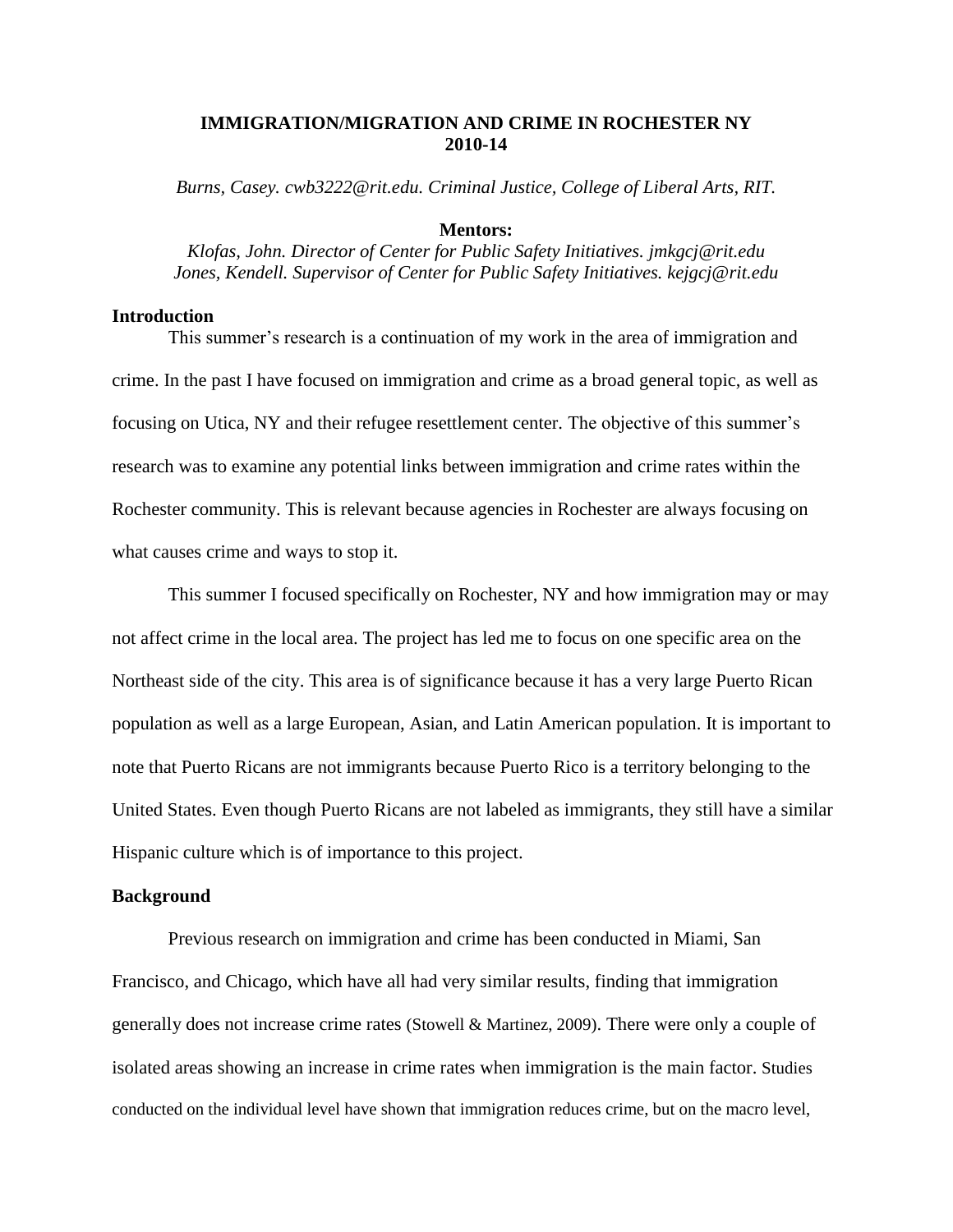there is a lack of literature on a correlation between immigration and crime (Stowell & Martinez, 2009). More specifically, violent crime is also an area where immigration is shown to not affect crime rates. Violent crimes committed by foreign born citizens, naturalized citizens, and non citizens are no higher than violent crimes committed by native citizens and in many cases, immigrants are attributed to lowering crime rates (Olson, Laurikkala, Huff-Corzin & Corzin, 2009).

# **Goal and Objectives**

For this project there were two main goals in mind. The first was to determine if immigration has a positive, negative, or neutral relationship with crime. The second was to do an analysis of various maps to discover any causal factors and their relationship to crime. These goals fit nicely into my summer timeline and allowed the right amount of time to conduct research while being able to get out in the field and get hands on experience.

## **Methods**

I used several different methods to conduct research this summer. The first thing I did was compile census data and comparing it to hot spot density maps which represent different crimes and specific areas of occurrence on the Northeast side of Rochester in the Norton neighborhood. The hot spot density maps that I received from the Monroe Crime Analysis Center represented both property crime and violent crime from 2004 to 2010. I compared these maps to maps retrieved from the Census Bureau and Project HOPE, still representing the Northeast area, which displayed a lot of demographical information. Unfortunately, this demographical information was static and did not show any changes over a period of time.

I also participated in a ride along with Rochester Police Department Crime Prevention Officer Eric Majewicz and attended several Northeast community meetings in order to interact with the residents and learn how the communities operate from both a policing point of view and a resident's point of view. In the community I worked with Ibero-American Action League,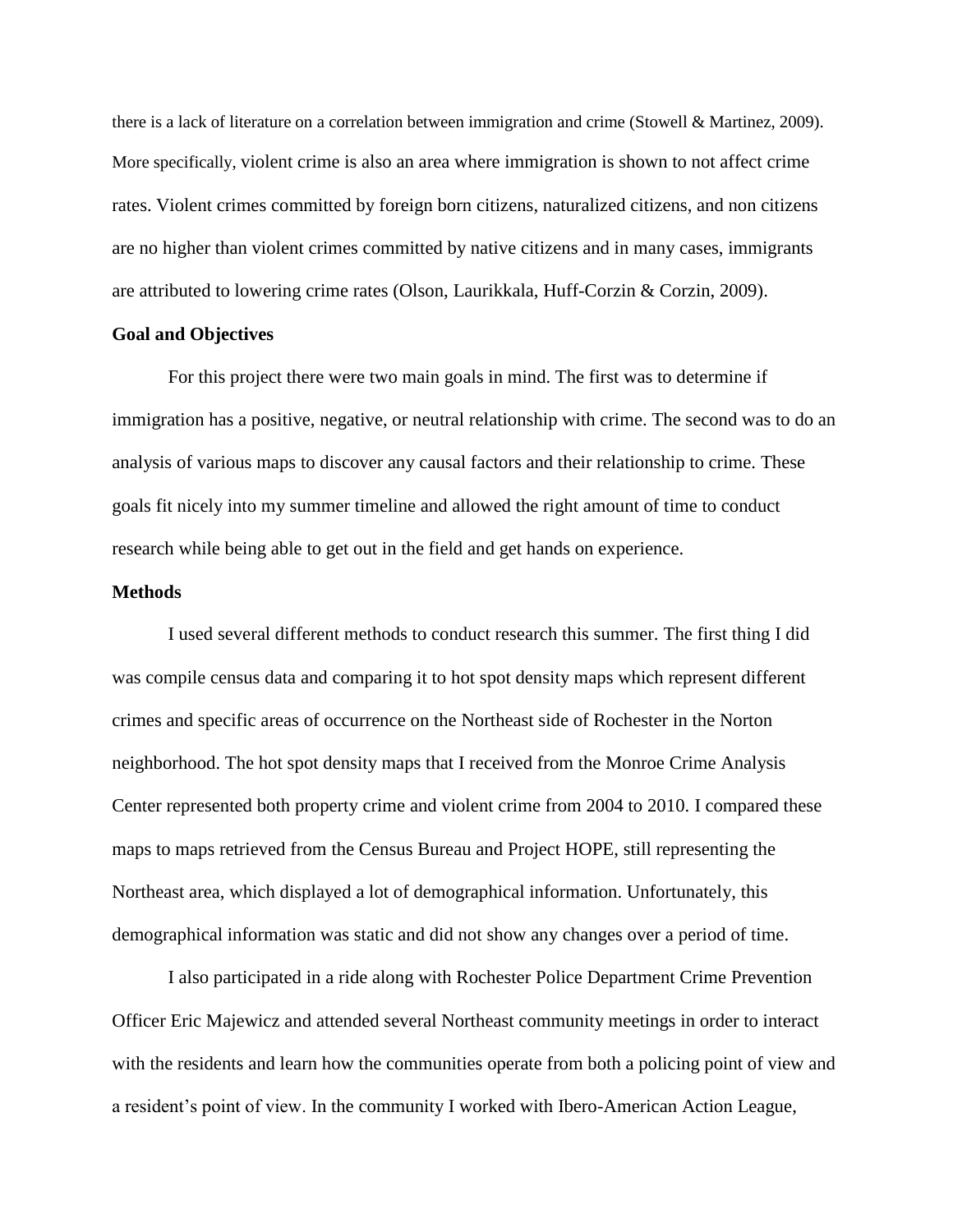which runs Project HOPE in the Northeast area. While out in the community and on my ride along, I was able to do some face to face interviews with various people in order to gauge perceptions on relevant issues. I also attended a Flower, Lill, Radio, Roth, Treyor (FLRRT) street meeting, which is a community group marked by the streets they live on. The residents of this area meet with each other and the local Crime Prevention Officers in order to talk about local issues relevant to their community.

#### **Results**

From the following maps I was able to make these conclusions. The heavy concentration of Foreign Born Residents is not an area with a high percentage of vacant properties. This is consistent with past research stating that foreign born residents revive housing markets in target areas (Stowell & Martinez, 2009). The area of Foreign Born Residents also runs between two hotspots of violent crime and property crime (Stowell & Martinez, 2009). This is also consistent with prior research stating that immigrants are no more likely than native counterparts to commit violent crimes which would likely lead to a decrease in property crime. It may also be attributed to reporting disparity in immigrant populations. Immigrant populations are less likely to report crimes such as domestic violence and dog and cock fighting because these are crimes that in other cultures are often viewed as less serious and not requiring police interaction (Olson, Laurikkala, Huff-Corzin & Corzin, 2009). On the Foreign Born census map, in the upper right hand corner, there is a large concentration of foreign born residents and no representation on the hot spot density maps. This is significant because a future study of that area may show some underlying reasons as to why there is a dense population of foreign born residents and not as much crime. When looking at these maps it is important to remember that Puerto Ricans are not counted as foreign born residents, but still add cultural diversity to these neighborhoods. Puerto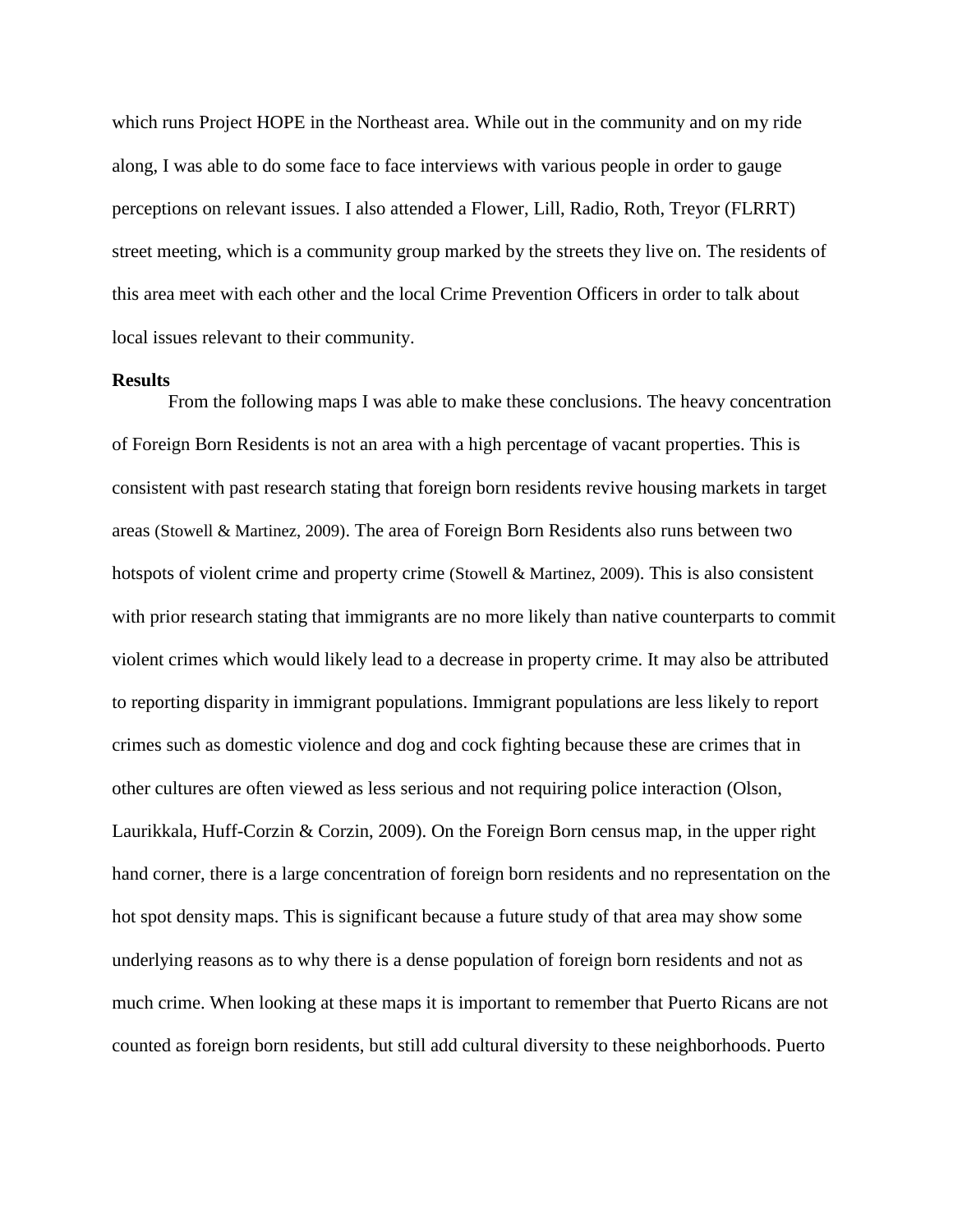Ricans also tend to live in the same area as foreign born residents in order to be around people of similar Hispanic culture.

What has really come out of this project is that immigration by itself has no relation to crime rates. Instead, it is the cultural differences that immigrants or migrants bring with them to this country and to this particular area. This is what I found to actually have an effect on the way people behave within their community which is what would cause them to commit more or less crime. A lot is lost in translation when a person moves from a place with a specific widespread culture into an area where their culture is either a minority or not represented at all. Things that we view as criminal may not be viewed as such by people with culturally different backgrounds. These crimes include acts of domestic violence, and dog and cock fighting. The lack of reporting in instances of victimization is also another issue when dealing with people from other cultures. From what I have found thus far, no specific conclusions can be made on the correlation between immigrants/migrants and rates of crime.



Foreign Born Residents: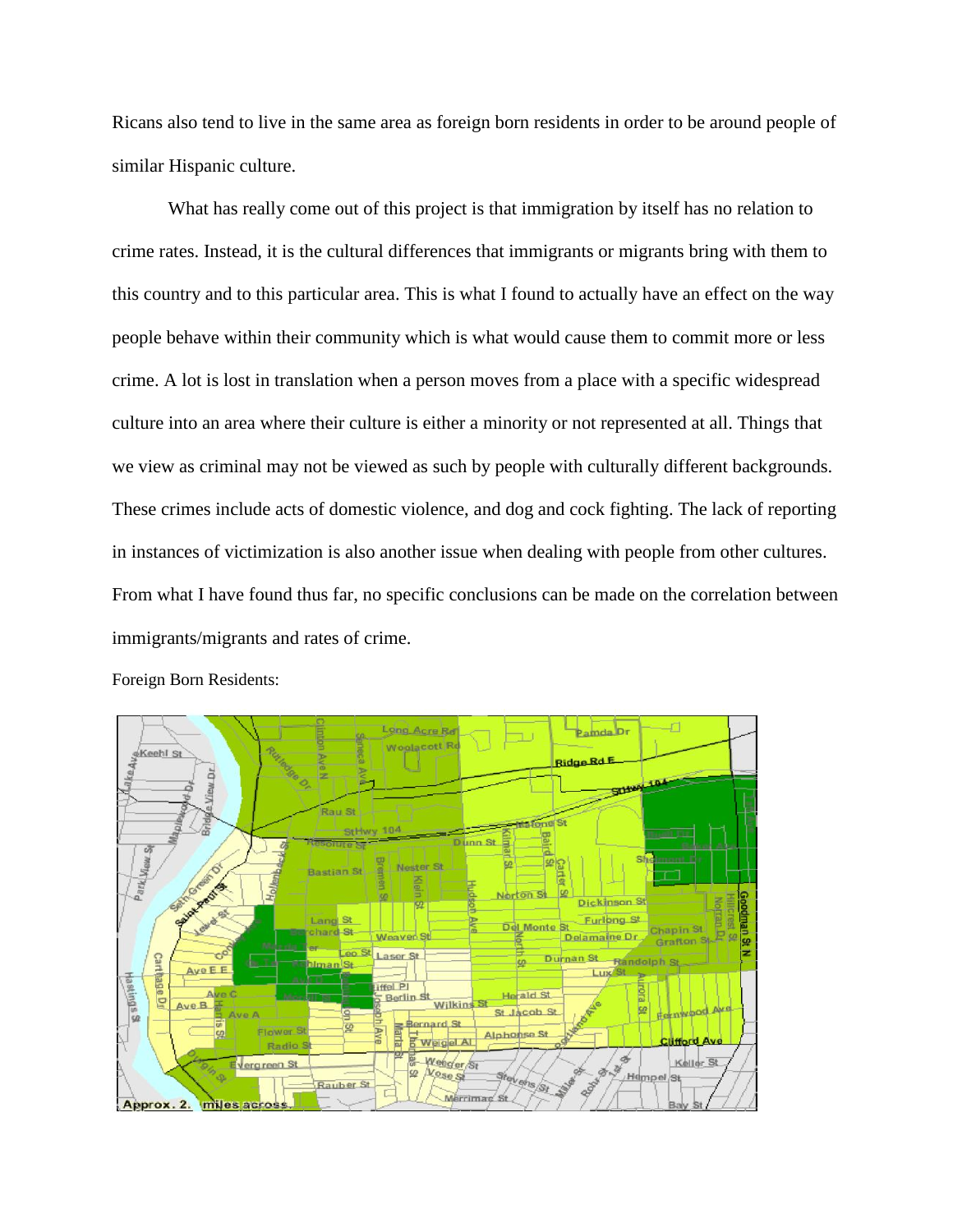# Vacant Housing:



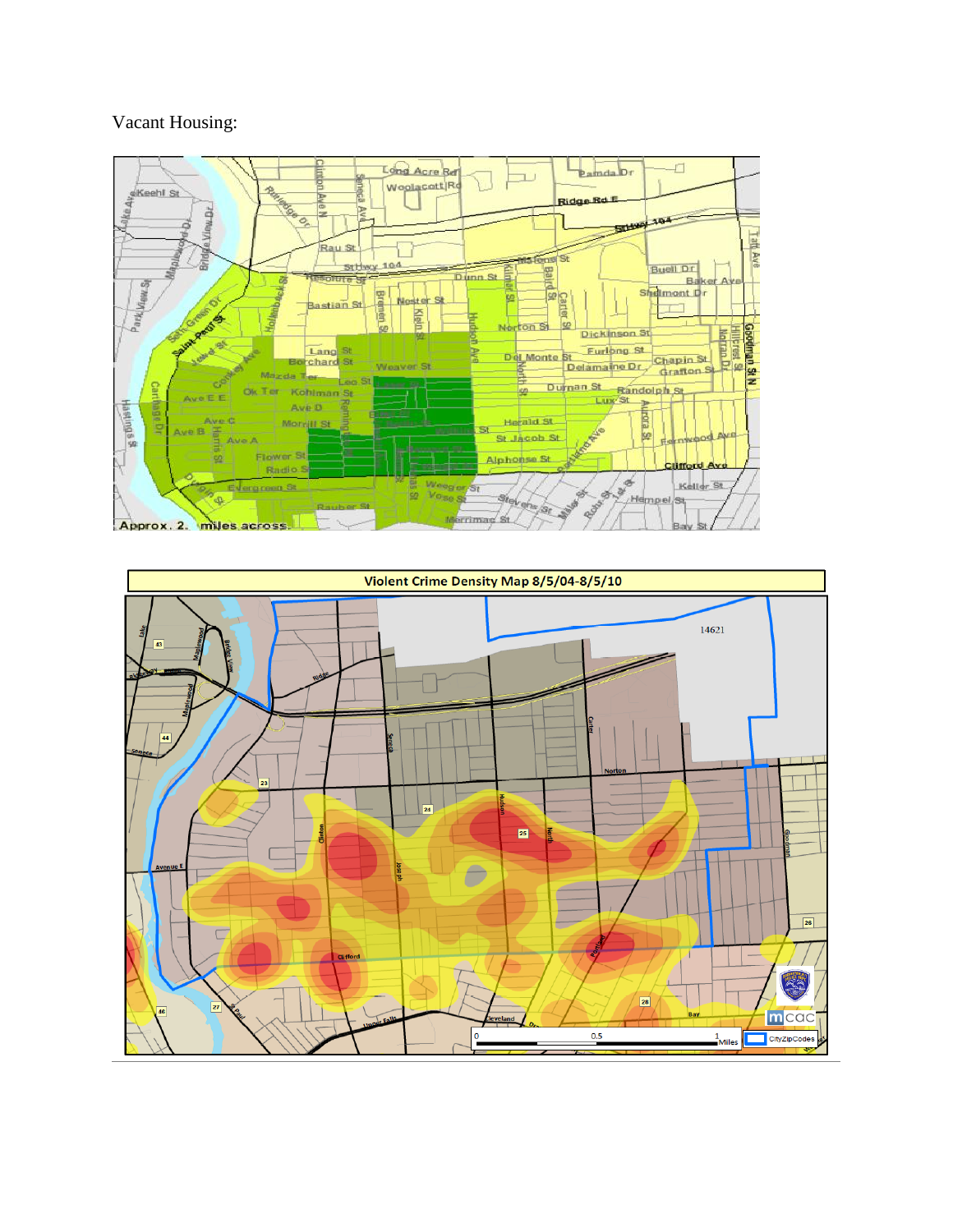

All of the maps featured above have areas that are darker than other areas. Areas that are darker have a higher concentration of whatever they are representing. For example, on the map directly above, the darkest areas represent a higher concentration of property crime, less dark areas represent lower concentrations or none at all.

## **Implications**

This has implications in Rochester because if immigration is known to have a negative, positive, or even a neutral relationship with crime, policies can be implemented to potentially lower rates of crime. In the future, if possible, a time series analysis of immigration and crime rates in a specific area of Rochester can be conducted. It would also be a good idea to revisit this project in a couple years when the 2010 census data is released. In the future it would also be good to compare this highly concentrated Hispanic area with another area in the city of similar size but with a less concentrated Hispanic population.